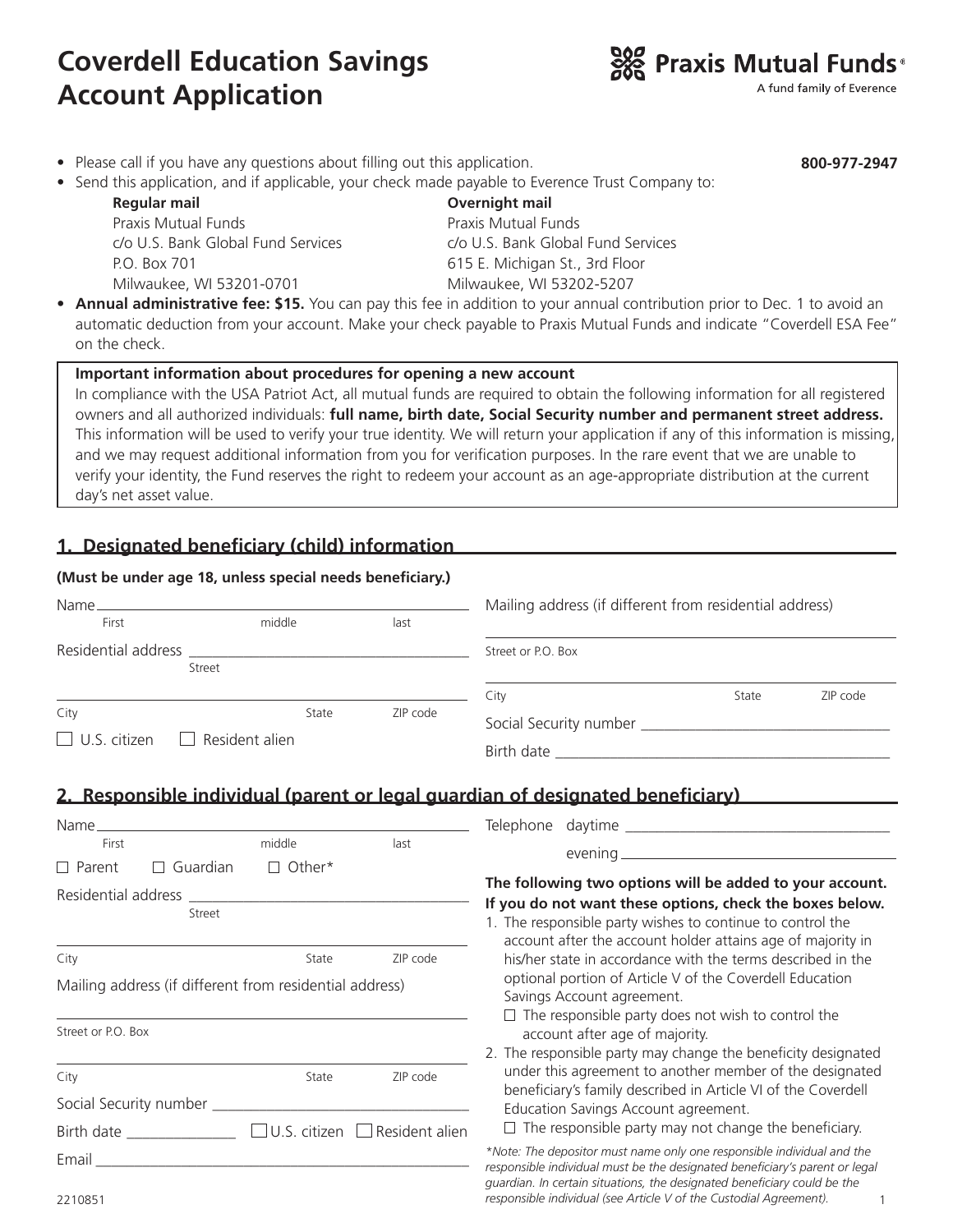# **3. Depositor information**

| Individual establishing the account, if different than respon-<br>sible individual. |       |          |                          |  |
|-------------------------------------------------------------------------------------|-------|----------|--------------------------|--|
|                                                                                     |       |          |                          |  |
|                                                                                     |       |          | Telephone <i>daytime</i> |  |
| Street                                                                              |       |          |                          |  |
|                                                                                     |       |          |                          |  |
| City                                                                                | State | ZIP code |                          |  |

## **4. Initial investment**

 $\Box$  Contribution. Attach check made payable to Praxis Mutual Funds. Amount of check  $\$\_\_$ 

Rollover. Attach check made payable to Praxis Mutual Funds. Amount of check \$

□ Account holder's CESA to account holder's CESA

Qualifying family member's CESA to account holder's CESA

Transfer from Coverdell Education Savings account. (Attach *Coverdell Education Savings Account Transfer Request*.)

#### **5. Investment selection**

Indicate the funds you are investing in. You may select more than one. **Minimum initial investment – Genesis: \$1,000; other: \$2,000. See Section 6 for exceptions.** 

|                                 |        |                                                 | Tax  |
|---------------------------------|--------|-------------------------------------------------|------|
| <b>Fund selection</b>           | Amount | Percentage                                      | year |
| Genesis Portfolios              |        |                                                 |      |
| Conservative (3171)             |        | $\%$<br>$or \fbox{---}$                         |      |
| Balanced (3172)                 |        | $\%$<br>or                                      |      |
| Growth (3173)                   | Տ      | $\%$<br>or                                      |      |
| Money Market Account* (3156)    |        | $\%$<br>or                                      |      |
| Impact Bond Fund (3157)         |        | $\%$<br>or                                      |      |
| Value Index Fund (3160)         |        | $\%$<br>or                                      |      |
| Growth Index Fund (3162)        |        | $\sim$ $\sim$ $\sim$ $\sim$ $\sim$ $\sim$<br>or |      |
| Small Cap Index Fund (3161)     |        | $\%$<br>or                                      |      |
| International Index Fund (3163) |        | $\sim$ 0%<br>or                                 |      |
| Annual administrative fee       |        |                                                 |      |
| Total                           |        | $\%$<br>100                                     |      |

*\*See the Everence Money Market Account Fact Sheet for details.*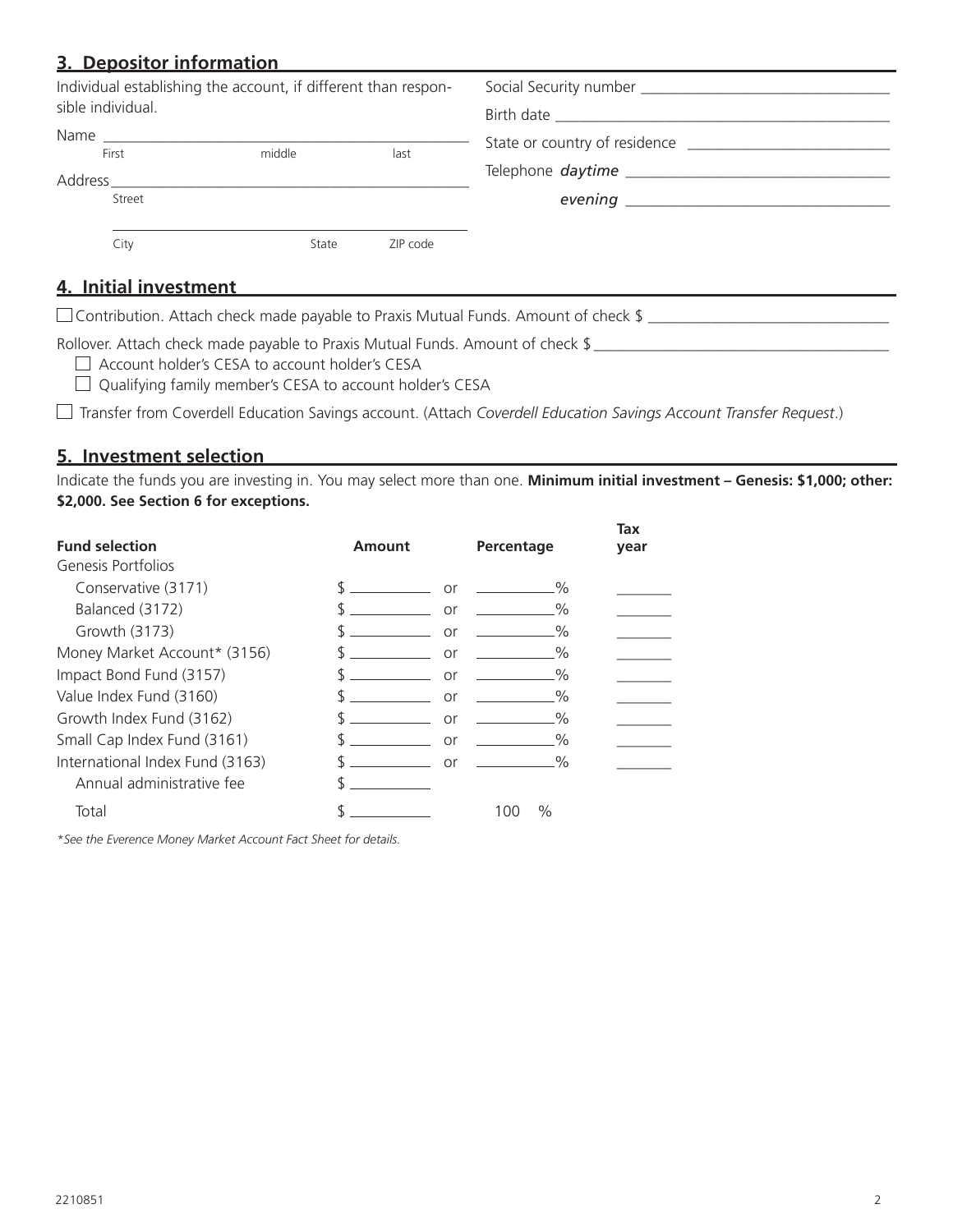# **6. Automatic investment plan (AIP)**

You can make investments automatically from your checking or savings account by completing the following information.

- Provide your bank information by completing Section 8
- The minimum purchase amount is **\$50 for Genesis Funds, \$100 for other Funds**
- Initial purchase **can** be made through Automatic Investment for Genesis Portfolios only
- Automatic investments will begin 7 business days after initial set-up

#### **Amount**

| Genesis Portfolios              |               |
|---------------------------------|---------------|
| Conservative (3171)             |               |
| Balanced (3172)                 |               |
| Growth (3173)                   |               |
| Money Market Account* (3156)    | $\mathcal{S}$ |
| Impact Bond Fund (3157)         |               |
| Value Index Fund (3160)         |               |
| Growth Index Fund (3162)        |               |
| Small Cap Index Fund (3161)     |               |
| International Index Fund (3163) |               |
| Total investment                |               |

Please choose the day and frequency of your investment.

Day of investment \_\_\_\_\_\_\_\_\_\_\_\_\_ (1-28)

| Frequency $\Box$ Semi-monthly |
|-------------------------------|
| $\Box$ Monthly                |
| $\Box$ Quarterly              |
| $\Box$ Semi-annually          |
| $\Box$ Annually               |
|                               |

Starting month \_\_\_\_\_\_\_\_\_\_\_

**By choosing Auto Invest Plan, I authorize Praxis Mutual Funds' transfer agent to charge the account mentioned above, and invest the monies into the Praxis fund(s) listed on the stated date(s). I will be responsible for assuring the monies are available in the designated bank account. I understand that if the day I selected falls on a weekend or holiday, the auto invest will be run the next business day.**

Contributions made through this service are credited to the tax year in which contributions are made. Prior year contributions can be made by sending a check indicating the tax year for which the purchase is to be credited.

*\*See the Everence Money Market Account Fact Sheet for details.*

## **7. Rights of accumulation**

 $\Box$  Account owner, spouse and minor children (under age 21) living at the same address can aggregate accounts (excluding the Money Market Account) to reduce sales charges. Please refer to the prospectus for more information. The Social Security or account numbers for the accounts to be aggregated are as follows:

| <b>Fund</b>                        | <b>Account number</b> | <b>Social Security number</b> |
|------------------------------------|-----------------------|-------------------------------|
|                                    |                       |                               |
|                                    |                       |                               |
| the property of the control of the |                       |                               |

#### **8. Letter of intent**

You can qualify for a reduced sales charge by making additional investments within a 13-month period.

 $\Box$  I agree to the terms of the letter of intent set forth in the prospectus. Although I am not obligated to do so, I plan to invest over a 13-month period in shares of one or more of the above funds (except money market) an aggregate amount at least equal to that indicated below.

 $\Box$ \$50,000  $\Box$ \$100,000  $\Box$ \$250,000  $\Box$ \$500,000  $\Box$ \$1,000,000

Please note that all future purchases must refer to this letter of intent. See prospectus for details.

## **9. Telephone and internet options**

Check if you **do not** want the ability to make telephone and/or internet purchases\*, redemptions\* or exchanges per the prospectus.

*\*You must provide bank instructions and a voided check or savings deposit slip in Section 10.*

## **10. Bank information**

| Bank name<br>Address                      |      |       |          | Account holder name<br>Bank routing/ABA number _______________ |  |
|-------------------------------------------|------|-------|----------|----------------------------------------------------------------|--|
|                                           |      |       |          |                                                                |  |
| Bank street address (do not use P.O. Box) |      |       |          | Bank account number                                            |  |
|                                           |      |       |          | $\Box$ Savings (attach preprinted deposit slip)                |  |
| 2210851                                   | City | State | ZIP code | $\Box$ Checking (attach voided check)                          |  |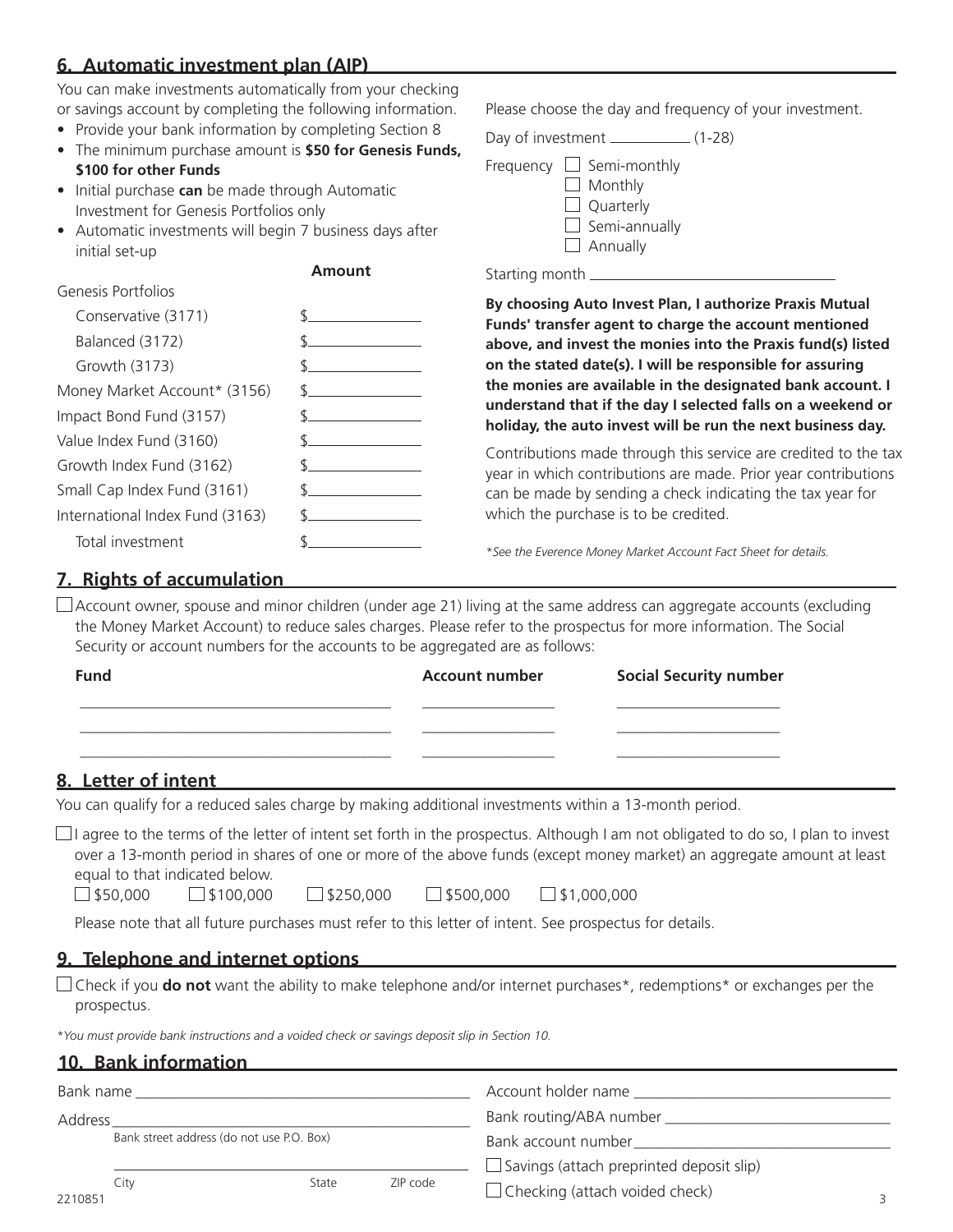## **11. E-delivery options**

I would like to:  $\Box$  Receive prospectuses, annual reports and semi-annual reports electronically

 $\Box$  Receive account statements electronically

 $\square$  Receive transaction confirmations electronically

 $\square$  Receive tastatements electronically

By selecting any of the above options, you agree to waive the physical delivery of the prospectus, fund reports, account statements, confirmations and/or tax statements. If you opt to receive information electronically, you will need to establish on-line access to your account, which you may do once your account has been established by visiting praxismutualfunds.com/login.

#### **Please note, you must provide your email address in Section 2 to enroll in e-delivery.**

#### **12. Beneficiary designation**

I designate the individual(s) named below as the primary and contingent death beneficiaries of this account. If the Designated Beneficiary (Child) dies before the age of 30, the balance in the account shall be paid to the Primary Beneficiaries who survive the Child in equal shares (or in the specified shares, if indicated). If none of the Primary Beneficiaries survive the Child, the balance in the account shall be paid to the Contingent Beneficiaries who survive the Child in equal shares (or in the specified shares, if indicated). If no beneficiaries are named, the Child's estate is the beneficiary.

If the designated death beneficiary is a Family Member of the Child and is under the age of 30 at the Child's death, then the Family Member will become the Designated Beneficiary (Child) as of the date of death.

| <b>Primary beneficiary A:</b>    |       |     |  | <b>Primary beneficiary B:</b>    |       |     |  |
|----------------------------------|-------|-----|--|----------------------------------|-------|-----|--|
|                                  |       |     |  |                                  |       |     |  |
|                                  |       |     |  |                                  |       |     |  |
| City                             | State | ZIP |  | City                             | State | ZIP |  |
|                                  |       |     |  |                                  |       |     |  |
|                                  |       |     |  |                                  |       |     |  |
| <b>Contingent beneficiary A:</b> |       |     |  | <b>Contingent beneficiary B:</b> |       |     |  |
|                                  |       |     |  |                                  |       |     |  |
|                                  |       |     |  |                                  |       |     |  |
|                                  |       |     |  |                                  |       |     |  |
| City                             | State | ZIP |  | City                             | State | ZIP |  |
|                                  |       |     |  |                                  |       |     |  |
|                                  |       |     |  |                                  |       |     |  |

## **13. Householding**

By signing this application, you authorize each Fund to send one copy of prospectuses and shareholder reports to multiple shareholders with the same last name and same address of record. This process, known as "householding," reduces the volume of mail you receive from the Funds. If you do not want to participate in householding and each shareholder wishes to receive his or her own copy of prospectuses and reports, please check the box below. If you or others in your household invest in the Funds through a broker or other financial institution, you may receive separate prospectuses and shareholder reports, regardless of whether or not you have consented to householding on your Praxis application.

 $\Box$ I decline to participate in householding.

(Check the box only if you **do not** want your reports householded.)